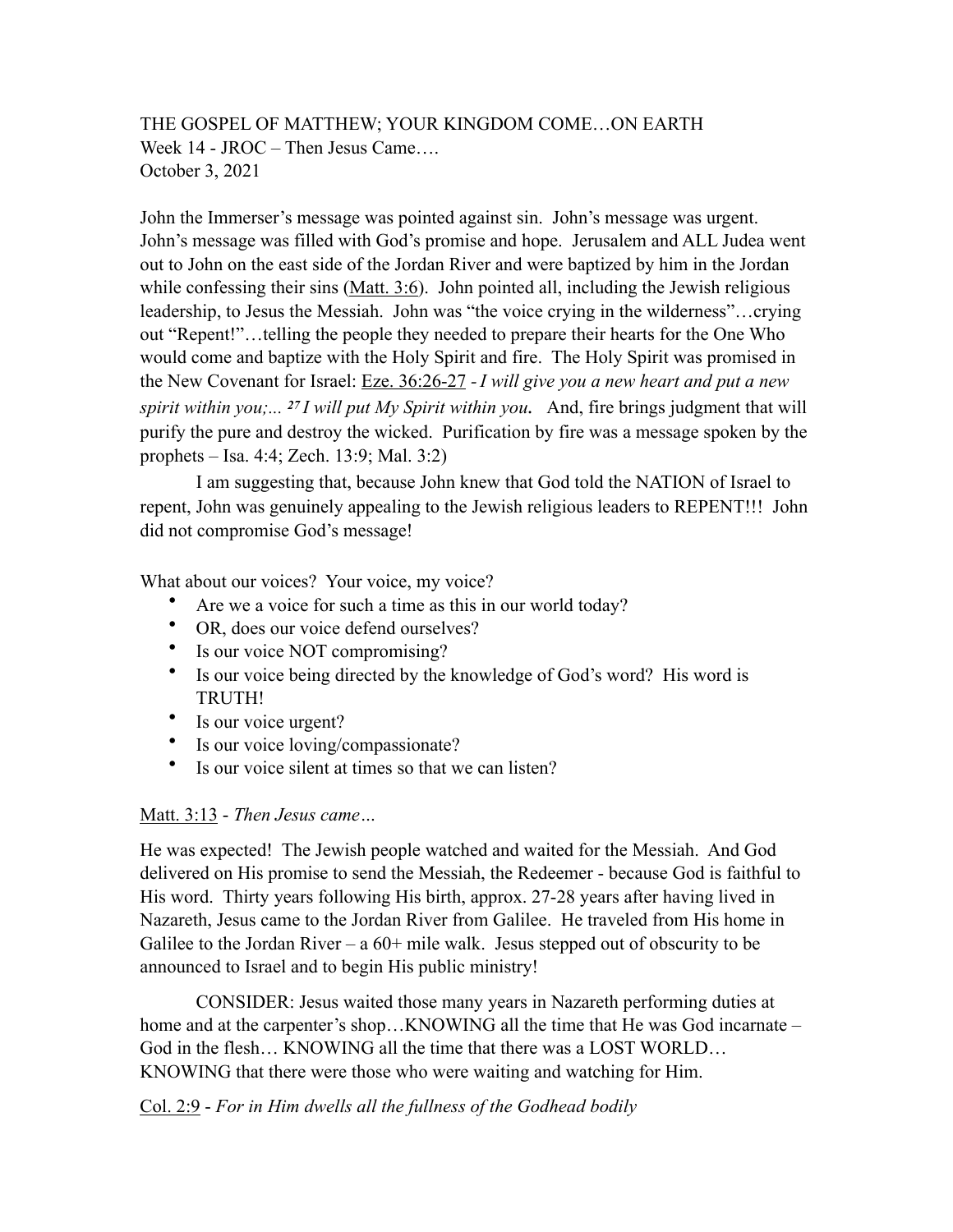While ministering on earth, He made Himself of no reputation which means Jesus set aside the independent use of His divine attributes which He fully possessed, as He humbled Himself for us. He set aside the voluntary display of His divine attributes.

 At times in the gospels we see Jesus' omnipotence/His power displayed. He stilled the storm on the Sea of Galilee (Matt. 8:23). He raised the ruler's daughter (Matt. 9:18, 23). He healed lepers, He exorcised demons. He fed 5,000.

 And, there were times that He did not exercise His omnipotence…HE REMAINED ON THE CROSS!!!!!

*Then Jesus came…* to identify with mankind…so that He could serve mankind…so that He could bear our sin…so that He could wear the crown of thorns and be pierced through for us!

The Hebrew for Nazareth means "the guarded one." God was guarding/shielding His Son...until it was time. His living far from Jerusalem, the center of Rabbinic Judaism, spoke volumes. And, He would be far from their scrutiny until it was time. Jesus was living within God's plan of redemption…His own plan of redemption…waiting for the right time.

Matt. 3:13 - *Then Jesus came…* 

*Then Jesus came from Galilee…* 

 *Then Jesus came from GALILEE…*???? Galilee was the frontier in the northern portion of Israel between the Holy Land and the "external world." The "external world"??? …all the other lands – the NOT JEWISH lands!

 In 722 BC, Assyria invaded Israel and first carried away the Jewish people from the tribes of Zebulun and Naphtali (Isa. 9:1-2). (SEE MAP last page of handout) Some of the Jews who were left behind in Israel intermarried with the Assyrians. Thus, Galilee was known as the "Galilee of the Gentiles." And, one of the most important trade routes in the Middle East passed near the Sea of Galilee ("Via Maris"). Traders came along this route from Gentile nations.

 Jesus living and ministering in the "Galilee of the Gentiles" was in keeping with God's plan. It was God's plan that both Jews and Gentiles come to know Him through the Messiah. Isa. 49:6 - *It is too small a thing that You should be My Servant To raise up the tribes of Jacob, and to restore the preserved ones of Israel; I will also give You as a light to the Gentiles, that You should be My salvation to the ends of the earth.* 

2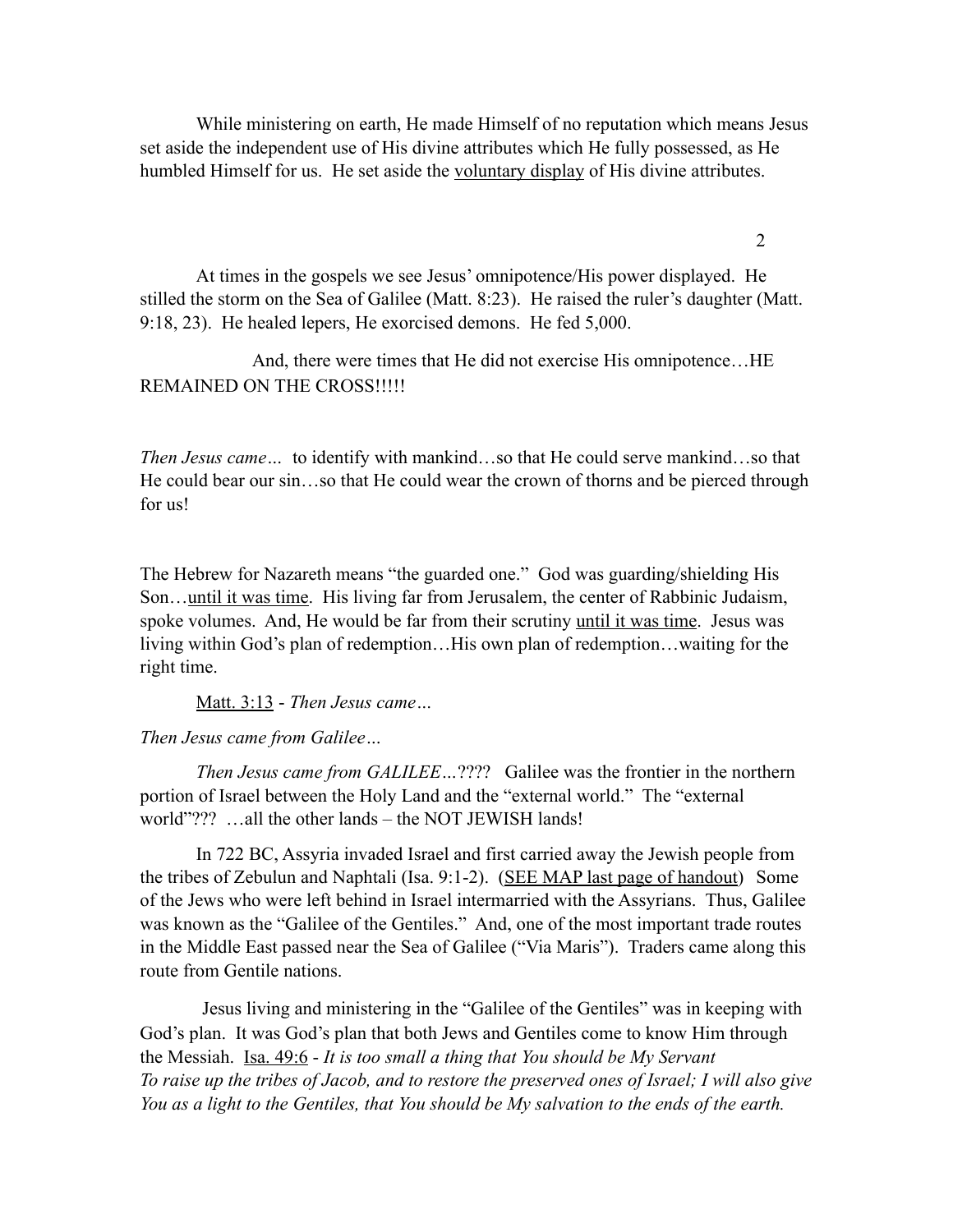*Then Jesus came from Galilee to John at the Jordan* (a journey of 60+ miles) *to be baptized by him…*by John. But John's baptism was a baptism of repentance – for the purpose of forgiveness of sin!! Jesus desired John's baptism which was a baptism for sinners. WHY?

Matt. 3:14-15 - *And John tried to prevent Him, saying, 'I need to be baptized by You, and are You coming to me?' 15 But Jesus answered and said to him, 'Permit it to be so now, for thus it is fitting for us to fulfill all righteousness.' Then he allowed Him.* 

 Jesus came into the world to identify with sinners. Seven hundred years before Jesus' incarnation, Isaiah, in Isa. 53:12, prophesied that the suffering Servant, Jesus, would be *numbered with the transgressors.* The context: the crucifixion. The transgressors were the thieves on the cross…sinners. Bottom line – Jesus ministered

among sinners; He identified with sinners. And so, Jesus was executed as a criminal. Crucifixion was the death for criminals. Jesus came to die a criminal's death!

Jesus is our "sin-bearer." He Who had no sin took His place among those who had no righteousness. Jesus took upon Himself the judgment from God the Father for our sins…for the sins of the world (I John 2:2 - *And He Himself is the propitiation for our sins, and not for ours only but also for the whole world*.). The judgment from God intended for us as sinners was placed upon Jesus!

And, in this immeasurable grace offering from God, those who accept Jesus' gift of forgiveness receive His righteousness. This is the GREAT EXCHANGE! Jesus takes our sin and gives us His righteousness! At the Jordan/at His baptism, Jesus identified Himself with those whom He came to redeem. Jesus' baptism publicly began His ministry.

At Jesus' baptism, He was announced to Israel. It was appropriate that Jesus was recognized publicly by John, who heralded Jesus' coming. John declared to all that here was the One for whom they had been waiting.

Also consider…John was of the tribe of Levi. One of the duties of the priests in the OT was to present the sacrifices that the people brought to the tabernacle/temple before the Lord! John's baptism of Jesus could be seen/understood as a priestly presentation of the Messiah Who was/Who is the ultimate sacrifice! Consider John's declaration the next day, *Behold the Lamb of God Who takes away the sins of the world* (John 1:29).

3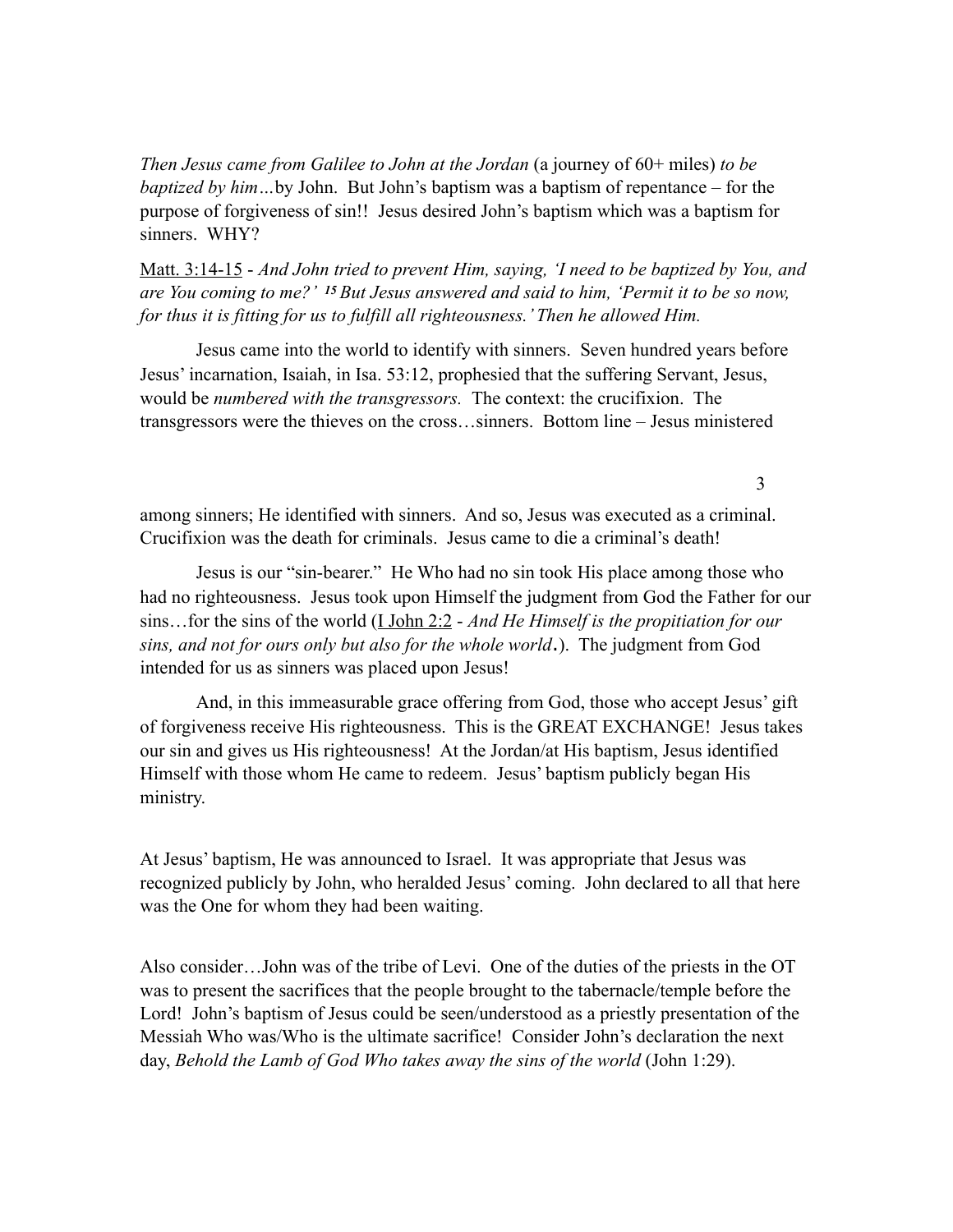Matt. 3:16-17 - *When He had been baptized, Jesus came up immediately from the water; and behold, the heavens were opened to Him, and He saw the Spirit of God descending*  like a dove and alighting upon Him. And suddenly a voice came from heaven, *saying, 'This is My beloved Son, in whom I am well pleased.'* 

 Jesus' immersion into the waters was a symbol of His death. He went down into the water, symbolizing death. And His immediate rising symbolized His resurrection! What a proclamation Jesus made at the beginning of His ministry.

All three persons of the Trinity are at the baptism of Jesus in <u>Matt. 3:16-17:</u> Jesus saw *the Spirit of God descending like a dove and alighting upon Him. And suddenly a voice came from heaven, saying, 'This is My beloved Son, in whom I am well pleased.'* 

Jesus – God the Son - in the flesh/dwelling with us – Emmanuel

The Spirit – God the Holy Spirit

The voice - of God the Father

At the baptism of Jesus we read the first explicit mention in the NT along with a graphic picture of our Triune God! Jesus, the Spirit, and the voice of God the Father all appear at one time, revealing the uniqueness of each Person of the Trinity while affirming their essential unity – that God is ONE. The whole/entire undivided essence of God belongs equally to each of the three Persons.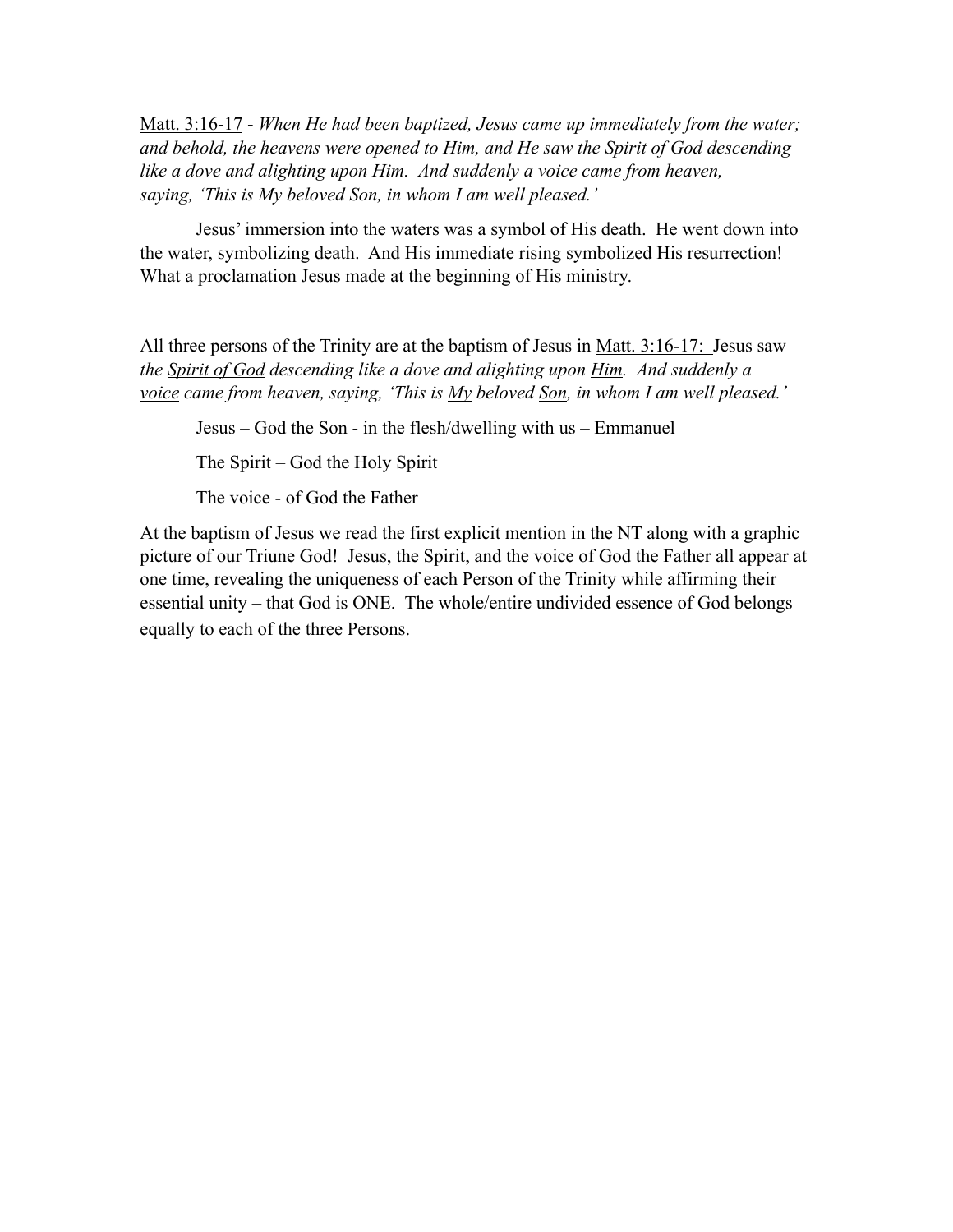This is how God saves us—by sending his Son and the Son sending the Spirit (John. 16:7). Salvation comes by the three Persons of the Trinity. God loves us because He has known love from eternity past *within the Trinity*

At Jesus' baptism, the Spirit of God descended *like a dove.* This is the only time, at Jesus' baptism, that the Spirit is ever seen in Scripture as a dove. We've already realized that Jesus' baptism speaks of His identifying with sinners and speaks to His death and resurrection. How does the dove fit into Jesus' sacrifice? We've already considered in Jesus' baptism that John, from the tribe of Levi, presented the Messiah – the ultimate sacrifice! Does the dove fit into the sacrificial system?

If a Jewish person was not able/could not afford to present an animal from a flock (a lamb, a goat), Lev. 5:7-11 speaks of the provision of presenting a turtledove – a dove. A dove was the sin offering for almost everyone. The Spirit of God descended in a form speaking to God's grace…God opening the way to all people – even the lowest of the low.

And, the Holy Spirit descending in the form of a dove speaking of sacrifice, is a reminder of the reason for John's baptism and the need for repentance – SIN – all have sinned and there is a sacrifice available for EVERYONE. No one is left out! Jesus, in His baptism, in His identification with sinful man, was anointed not only for ministry and for His death. He was anointed to be THE sacrifice – provided for EVERYONE (I John 2:2).

Let's look <u>further</u> at the "WHY"/the reason for the Holy Spirit's descending upon Jesus at His baptism.

John 1:32-34 - *And John bore witness, saying, "I saw the Spirit descending from heaven like a dove, and He remained upon Him. <sup>33</sup>I did not know Him* (Jesus)*, but He who sent me to baptize with water said to me, 'Upon whom you see the Spirit descending, and remaining on Him, this is He who baptizes with the Holy Spirit.' 34 And I have seen and testified that this is the Son of God."* 

This was not a temporary gift of the Spirit of God. John tells us that the Spirit "remained" upon Jesus – the Spirit "abode" upon Him; the Spirit did NOT depart! Jesus was about to begin His public ministry and He would carry out His ministry in the power of the Spirit of God.

Luke tells us in Acts 10:37-38 - *<sup>37</sup>that word you know, which was proclaimed throughout all Judea, and began from Galilee after the baptism which John preached: 38* and we saw *how God anointed Jesus of Nazareth with the Holy Spirit and with power,* Was the Holy Spirit descending LIKE a dove the anointing by God upon Jesus? What does the anointing mean?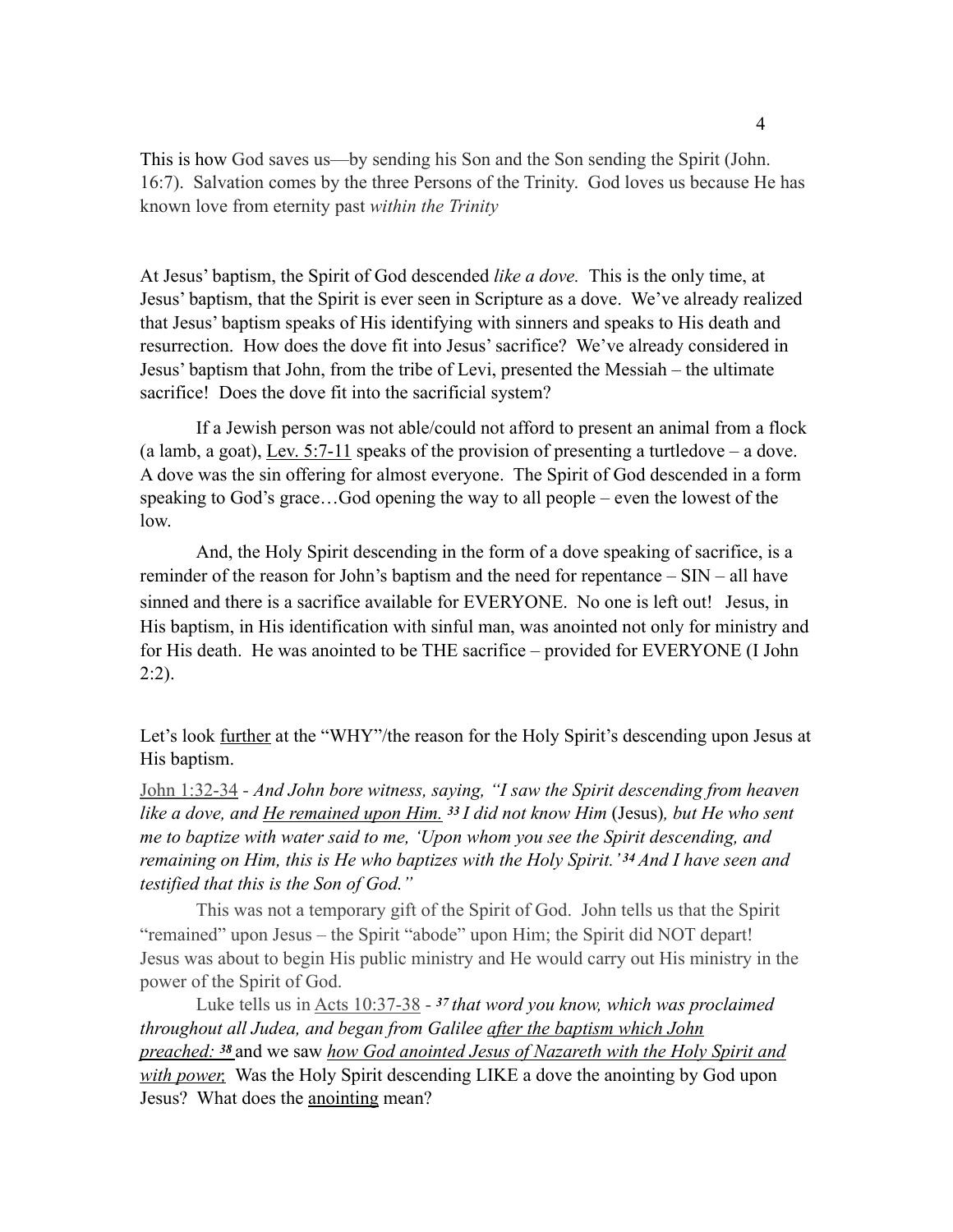Isa. 61:1 - *The Spirit of the Lord GOD is upon Me,* (the Messiah is speaking) *because the LORD has anointed Me to preach good tidings to the poor; He has sent Me to heal the brokenhearted, to proclaim liberty to the captives, and the opening of the prison to those who are bound;* 

The origin of anointing came from the shepherding world – as in shepherding flocks of sheep! Lice and other insects would often get into the wool of sheep, and when they got near the sheep's head, they could burrow into the sheep's ears and kill the sheep.

 Shepherds in Biblical times poured oil on the sheep's head. This made the wool slippery, making it impossible for insects to get near the sheep's ears because the insects would slide off. From this, anointing became symbolic of blessing, protection, and empowerment. Biblically speaking, anointing with oil was for the purpose of consecrating a person fulfilling a function in the service of God – blessing them along with protecting and empowering them.

#### In Scripture there is one "THE" Anointed.

Psalm 2:2 - *The kings of the earth set themselves, and the rulers take counsel together, against the LORD and against His Anointed,* Psalm 2 declares that His Anointed/the Messiah is the King and is the Son of God Who is God!

 Yet, we find in the OT that three specific functions received the anointing of the Holy Spirit. Prophets, priests, and kings were anointed with oil (symbolizing the Holy Spirit) to signify God's blessing, His call, His empowerment on that person's life within that office (Ex. 29:7; Ex. 40:9; II Kings 9:6; Eccl. 9:8; James 5:14):

- Prophets revealed the counsel & will of God I Kings 19:16.
- Priests were those who sacrificed and interceded for the people Lev. 4:3; 8:12; Psa. 105:15.
- Kings were those who ruled representing God's kingship I Sam. 24:7-11; Psa. 2:2; Dan. 9:25-26.

Jesus fulfilled those three functions: Prophet, Priest, and King.

- As a Prophet, Jesus had a message for the people. Jesus is the WORD of God (John 1:1)
- As a Priest, Jesus offered Himself as the ultimate sacrifice. He is the Priest and the Sacrifice! Heb. 7:27 – Jesus…*Who does not need daily, as those high priests, to offer up sacrifices, first for His own sins and then for the people's, for this He did once for all when He offered up Himself.*
- As King, Jesus offered Himself as King to Israel at His first coming.

5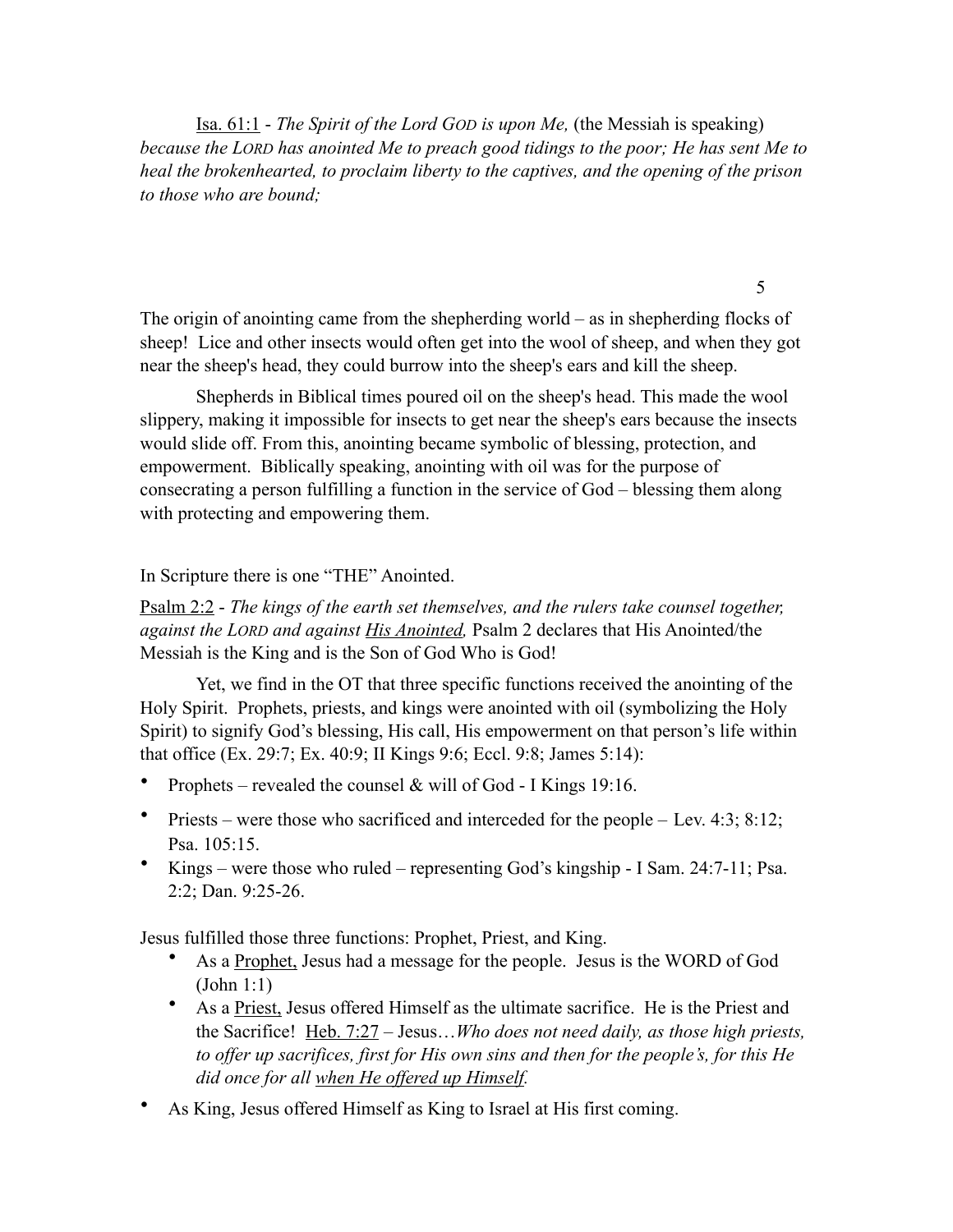Psalm 45 speaks of the glories of the Messiah. Psa. 45:7 - *Your God, has anointed You*  (Messiah) w*ith the oil of gladness more than Your companions.* It appears that the Messiah's companions were the prophets, priests, and kings. Again, Jesus fulfilled all three roles: prophet, priest, king – thus "more" than His companions applies.

The Holy Spirit confirms that Jesus is the Messiah, "the" Anointed.

Jesus saw *the Spirit of God descending like a dove and alighting upon Him. And suddenly a voice came from heaven, saying, 'This is My beloved Son, in whom I am well pleased.'* 

The voice of God the Father is proving that Jesus is the Son of God.

In Psa. 2:7 we read, *The LORD has said to Me, 'You are My Son, today I have begotten You.* Timeframe – in the Millennial Kingdom when Jesus will reign as King.

The voice of the Father at Jesus' baptism acknowledged that Jesus is the Messiah – THE Anointed Who would be the King of Israel (Psa. 2:6 – Who will sit on the holy hill of Zion). And then we hear the voice of God the Father proclaiming about the Messiah…

 …*in Whom I am well pleased* which is from Isa. 42:1 where we read of God presenting the Messiah as the suffering Servant through the prophet Isaiah.

6

At Jesus' baptism…

- Jesus identified with sinners and His baptism pictures His death.
- By being anointed with the Holy Spirit, He is declaring that He is Prophet, Priest, and King which will lead to His sacrifice.
- By the God the Father's voice, Jesus is declared to be the Son of God Who is accepted as the worthy sacrifice and King.

How significant is Jesus' baptism?

ETERNALLY significant!

### QUESTIONS:

What was new to you? Did anything impact you? Why? What are you going to do with it? Bouncing off this lesson, what do you want to study further?